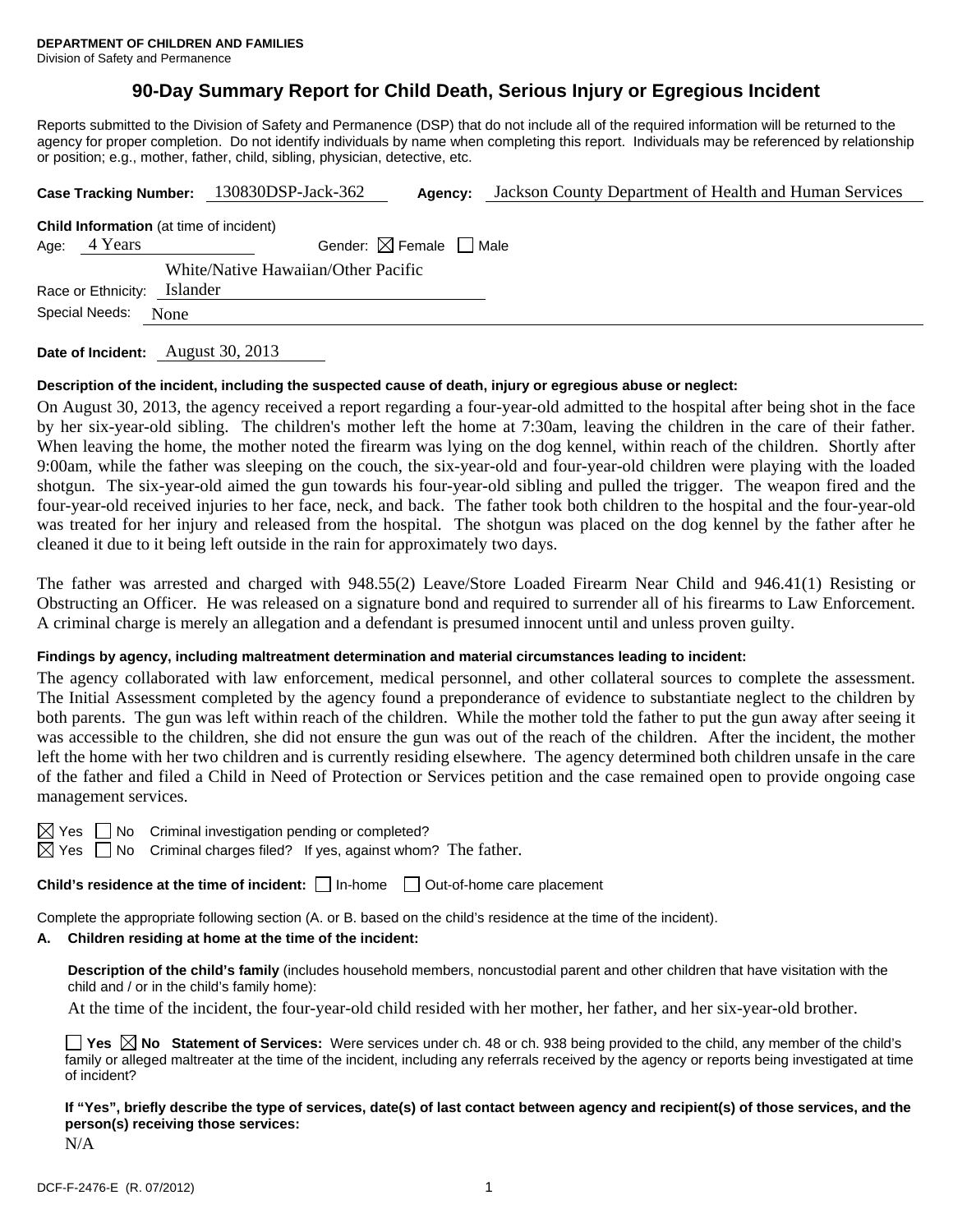**Summary of all involvement in services as adults under ch. 48 or ch. 938 by child's parents or alleged maltreater in the previous five years:** (Does not include the current incident.) N/A

#### **Summary of actions taken by the agency under ch. 48, including any investigation of a report or referrals to services involving the child, any member of the child's family living in this household and the child's parents and alleged maltreater.** (Does not include the current incident.)

(Note: Screened out reports listed in this section may include only the date of the report, screening decision, and if a referral to services occurred at Access. Reports that do not constitute a reasonable suspicion of maltreatment or a reason to believe that the child is threatened with harm are not required to be screened in for an initial assessment, and no further action is required by the agency.)

On November 23, 2009, the agency screened-out a CPS Report.

On April 26, 2011, the agency screened-in a CPS Report alleging neglect to the then three-year-old child by the father. The agency found a preponderance of evidence to substantiate neglect to the child by the father. The agency referred the family to counseling. The agency found the children to be safe in the care of their parents and closed the case.

# **Summary of any investigation involving the child, any member of the child's family and alleged maltreater conducted under ch. 48 or ch. 938 and any services provided to the child and child's family since the date of the incident:**

The agency screened in and assessed the allegation of neglect which resulted in the child's injuries. The Initial Assessment completed by the agency found a preponderance of evidence to substantiate neglect to the children by both parents. The gun was left within reach of the children. While the mother told the father to put the gun away after seeing it was accessible to the children, she did not ensure the gun was out of the reach of the children. After the incident, the mother left the home with her two children and is currently residing elsewhere. The agency determined both children unsafe in the care of the father and filed a Child in Need of Protection or Services petition and the case remained open to provide ongoing case management services.

# **B. Children residing in out-of-home (OHC) placement at time of incident:**

### **Description of the OHC placement and basis for decision to place child there:** N/A

### **Description of all other persons residing in the OHC placement home:**

N/A

**Licensing history:** Including type of license, duration of license, summary of any violations by licensee or an employee of licensee that constitutes a substantial failure to protect and promote the welfare of the child. N/A

| Summary of any actions taken by agency in response to the incident: (Check all that apply.) |                                                      |  |                                                   |  |  |  |
|---------------------------------------------------------------------------------------------|------------------------------------------------------|--|---------------------------------------------------|--|--|--|
| $\boxtimes$                                                                                 | Screening of Access report                           |  | Attempted or successful reunification             |  |  |  |
|                                                                                             | Protective plan implemented                          |  | Referral to services                              |  |  |  |
|                                                                                             | Initial assessment conducted                         |  | Transportation assistance                         |  |  |  |
| NOMMO                                                                                       | Safety plan implemented                              |  | Collaboration with law enforcement                |  |  |  |
|                                                                                             | Temporary physical custody of child                  |  | Collaboration with medical professionals          |  |  |  |
|                                                                                             | Petitioned for court order / CHIPS (child in need of |  | Supervised visitation                             |  |  |  |
|                                                                                             | protection or services)                              |  | Case remains open for services                    |  |  |  |
| $\Box$                                                                                      | Placement into foster home                           |  | Case closed by agency                             |  |  |  |
| $\overline{\Xi}$                                                                            | Placement with relatives                             |  | Initiated efforts to address or enhance community |  |  |  |
|                                                                                             | Ongoing Services case management                     |  | collaboration on CA/N cases                       |  |  |  |
|                                                                                             |                                                      |  | Other (describe):                                 |  |  |  |

# **FOR DSP COMPLETION ONLY:**

# **Summary of policy or practice changes to address issues identified during the review of the incident:**

Under the Child Welfare Disclosure Act (Section 48.981(7)(cr), Stats.), the DSP completes a 90-day review of the agency's practice in each case reported under the Act. The DSP completed a review in case #130830DSP-Jack-362. The review found: The Child Protective Services (CPS) report dated August 30, 2013, was accurately identified as a Present Danger situation and the screening decision by the agency was in compliance with Wisconsin statute and standards. The Initial Assessment completed by the agency was not in compliance with standards.